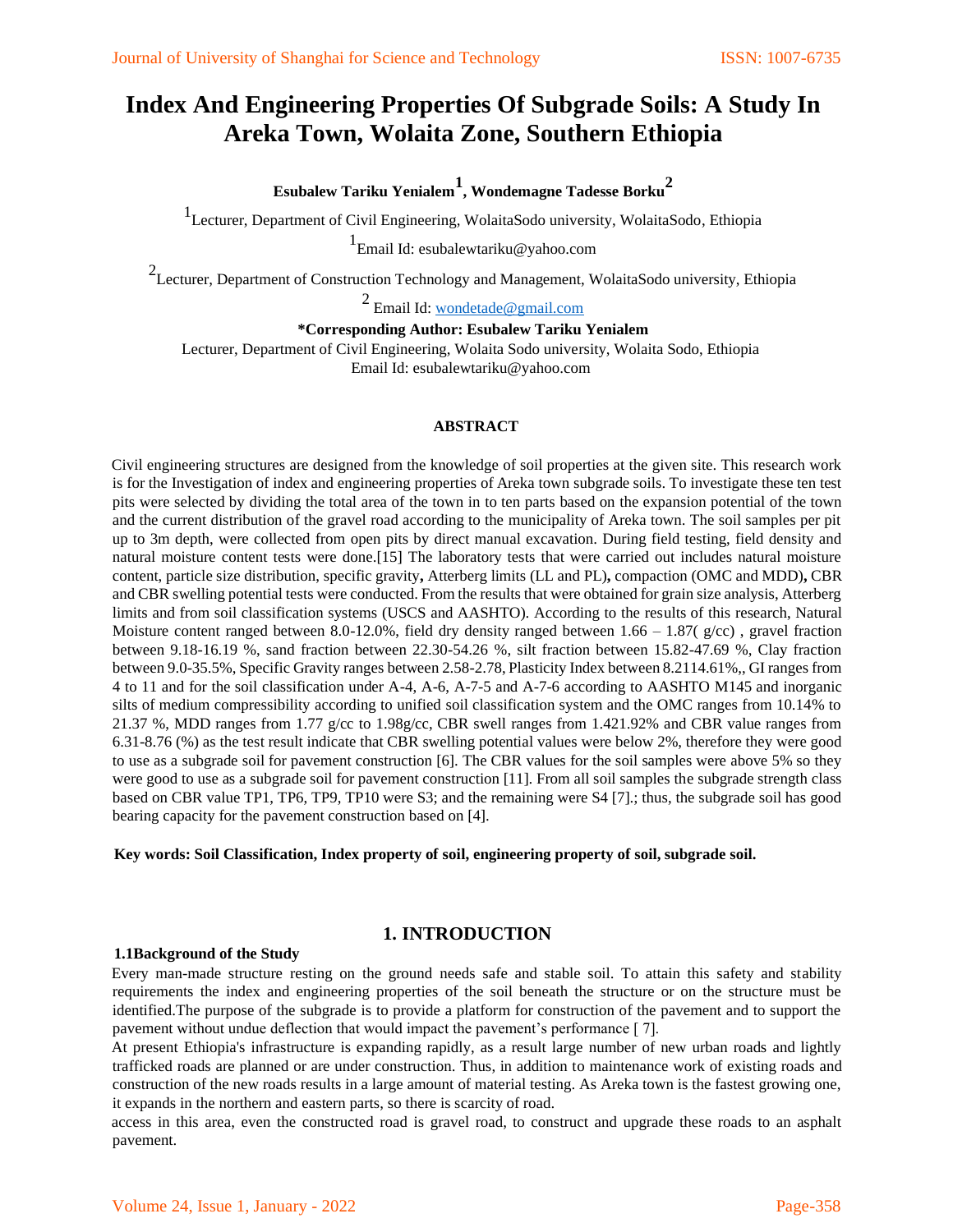#### Journal of University of Shanghai for Science and Technology ISSN: 1007-6735

Therefore, building a stable subgrade is a vital role for constructing an effective and long-lasting pavement system. Thus, it is very essential to characterize the sub grade by conducting visual descriptions, sampling and testing of subgrade soil along the project route were carried out to construct pavement structure.[12]

Areka is city in southern Ethiopia Located in the Wolayita Zone of the Southern Nations, Nationalities, and Peoples' Region some 300 kilometers southwest of the capital, Addis Ababa. This town has a latitude and longitude of 7°04'0.01" N 37°42'0.00" E and an elevation of 1774 meters above sea level. It is the administrative center of Boloso Sore woreda. As information collected from the Areka municipality this town subgrade soil was not done any investigation for the index and engineering properties.

#### **1.2 Statement of the Problem**

A civil engineering structures by far depends on the accurate estimation of index and engineering properties of the soil which are the basis for giving their intended purpose for a design period of the structures. Unless a detailed investigation is made on the index and engineering properties of the soil under consideration, geotechnical failures may encounter which are inevitable and their remedial measures are expensive and sometimes difficult.[13] Areka town is among the newly involving towns in Ethiopia, whereby needing the expansion of civil engineering structures (public and commercial buildings and residences), and infrastructures (like road, drainage structures etc.). Thus, this research is developed to determine the index and engineering properties of soils in Areka town. There is no previously done research at Areka town to classify the soil type, to determine the index and engineering properties of the soils. This work gives a better understanding about the behavior of the soil with respect to the characteristics of the subgrade soils in Areka town. It can also be used as a start point for decision makers and geotechnical designers, for the current and future expansion of civil engineering structures.[16]

#### **1.3 Objectives of the Study The main objectives**

The main objectives of this research are determining the index and engineering properties of the subgrade soil in Areka town.

#### **The specific objective**

- $\triangleright$  To describe and classify the geotechnical engineering characteristics of the subgrade soils of Areka town from commonly measured index properties based on AASHTO and USCS specifications.
- ➢ To identity the engineering properties of the subgrade soil of the Areka town.
- ➢ To check whether the soil of Areka town is suitable or not to use as subgrade soils.

# **2. REVIEW OF LITERATURES**

#### **2.1. Sub-Grade soil**

Sub-Grade soil is the ultimate foundation of the road pavement structure which provides support to the pavement. The sub-grade materials and its different properties are very much important in the pavement design. The strength of the road sub grade for flexible pavements is commonly assessed in terms of the California Bearing Ratio (CBR) and this is dependent on the type of soil, its density, and its moisture content. The density of the sub grade soil can be controlled within limits by compacting at suitable moisture content at the time of construction. Its main function is to provide support to the pavement against traffic loading and should possess sufficient stability under various climate and heavy loading conditions [1].

#### **2.2 Engineering Characteristics of Soils**

The engineering characteristic of a soil mass depends on the proportion of these two groups of soils, and is governed by the one which dominates. [8].

The main engineering characteristics of coarse grained soils (A-1, A-2 and A-3) are:-  $\Box$ 

Generally, very good foundation material for supporting structures and roads;

- Generally, very good embankment material;
- Generally, the best backfill material for retaining walls;
- May settle under vibratory loads or blasts;
- Dewatering may be difficult in open-graded gravels due to high permeability;  $\Box$  Generally, not expansive. The engineering characteristics of inorganic silts (A4 and A5)

are:  $\square$  Relatively low shear strength;  $\square$  Relatively low permeability.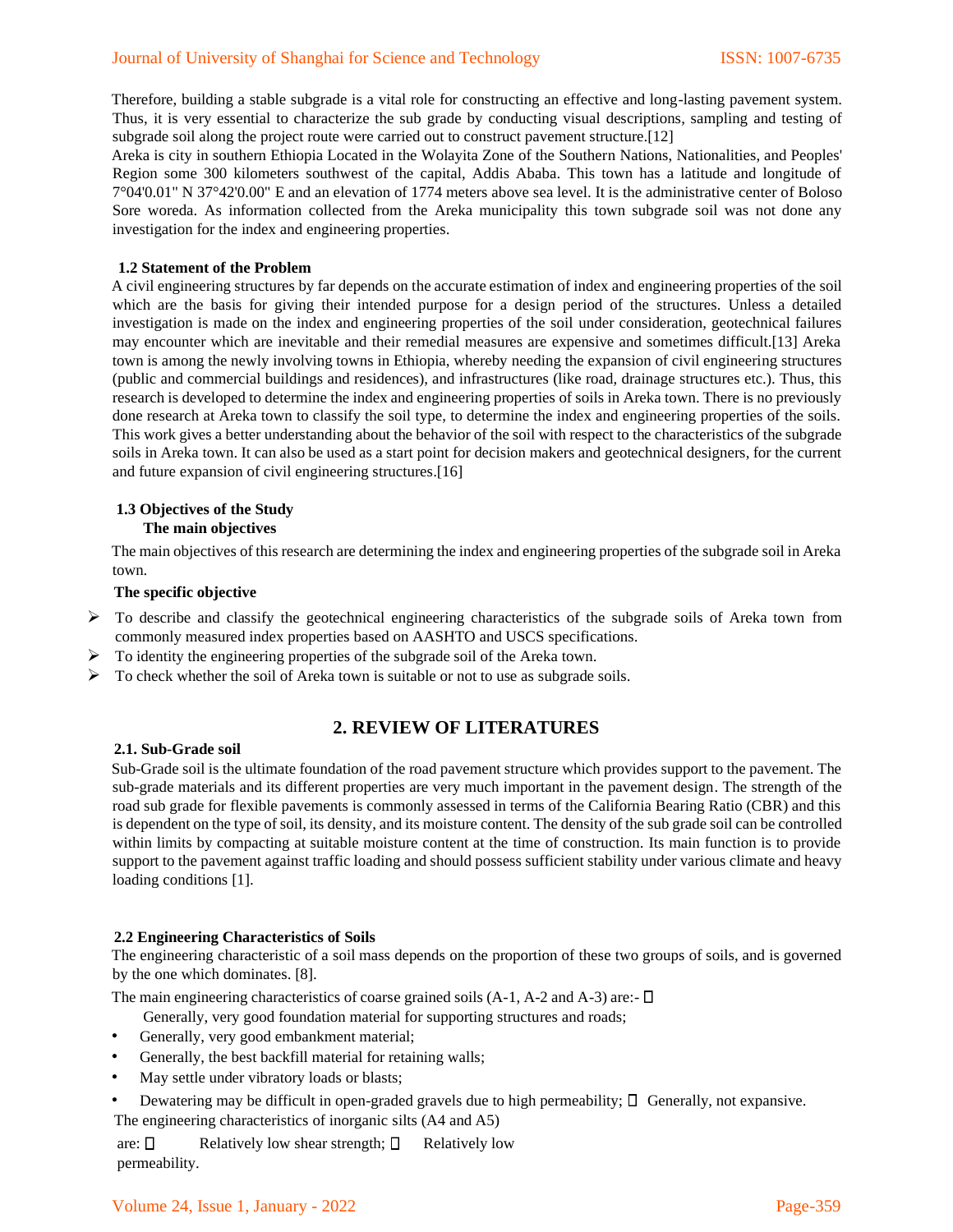The engineering characteristics of inorganic clays (A-6 and A-7) are:  $-\Box$ 

- Generally, possess low shear strength;
- Plastic and compressible;
- Can lose part of shear strength upon wetting;
- Can lose part of shear strength upon disturbance;
- Generally, very poor material for backfill;  $\Box$  Generally poor material for embankments;
- Can be practically impervious.

The group index (GI) is a means of rating the value of a soil as a subgrade material within its own group. It is not used in order to place a soil in a particular group, that is done directly from the results of sieve analysis, the liquid limit and plasticity index. The higher the value of the group index, the poorer is the quality of the material [10].

### **2.3 Index Properties of Subgrade Soil**

The physical properties of the soil which serve mainly for identification and classification purpose are commonly known as the index properties. These can be determined by laboratory tests. Index property tests are grain size analysis (both sieve analysis and hydrometer analysis), Atterberg limits (both liquid limit and plastic limit) and specific gravity determination [1].

### **2.4 Engineering Properties Subgrade Soil. Moisture-Density**

#### **relations**

Soils form the foundation for most highway structures. The final structure, whether it is a pavement or a bridge structure, can only be as durable as the foundation upon which it rests. Compaction of the soil is necessary in order to assure that the soil or soil aggregate structure will perform and support its intended design loads. Soil compaction is perhaps the least expensive method of improving soils [3]. Material that is densely compacted will support more load than uncompacted material.

The principles of compaction were developed by R. Proctor in the 1930's. Proctor noted that compaction is a function of four variables (Compaction Effort, Soil Type, Dry Density, and Moisture Content) [2].

#### **California Bearing Ratio (CBR),**

The California Bearing Ratio (CBR), defined as the ratio of the resistance to penetration of a material to the penetration resistance of a standard crushed stone base material. California Bearing Ratio is the main design input in pavement construction to assess the stiffness modulus and shear strength of subgrade material. The method was developed by the California Division of Highways as part of their study in pavement failure at World War II **[7].**The general relationship between CBR values and the quality of the subgrade soils used in pavement application is as shown in the table below**.** 

| <b>CBR</b> | Quality of the subgrade |  |  |  |  |  |
|------------|-------------------------|--|--|--|--|--|
| (% )       |                         |  |  |  |  |  |
| $0 - 3$    | Very poor               |  |  |  |  |  |
| $3 - 7$    | Poor to fair            |  |  |  |  |  |
| $7-20$     | Fair                    |  |  |  |  |  |
| $20 - 50$  | Good                    |  |  |  |  |  |
| >50        | Excellent               |  |  |  |  |  |

**Table 1. General Relationship between CBR Value and Quality of the Subgrade [6].** 

#### **2.5. The Characterization of Subgrade Soils by CBR Swell and CBR Values**

The soil material to use as a sub-grade should full fill a maximum value of 30% and 60% for PI and LL values, respectively and a minimum CBR value of 5%, a swell of 2% is the maximum requirement for the standard manuals [6].

Soil unsuitable for use as a subgrade in the work may include: - peat materials and organic decomposition with more than 3% organic matter by weight, Clay materials having a liquid limit exceeding 60%, or a plasticity index exceeding 30 or CBR value less than 5% or maximum CBR swell values of 2%. [11].

Expansive soils unsuitable subgrade soils do not meet the requirements and may need improvements to their engineering properties in order to transform these unsuitable subgrade materials into effective construction materials. This is often accomplished by physical or chemical stabilization or modification of these problematic soils [9].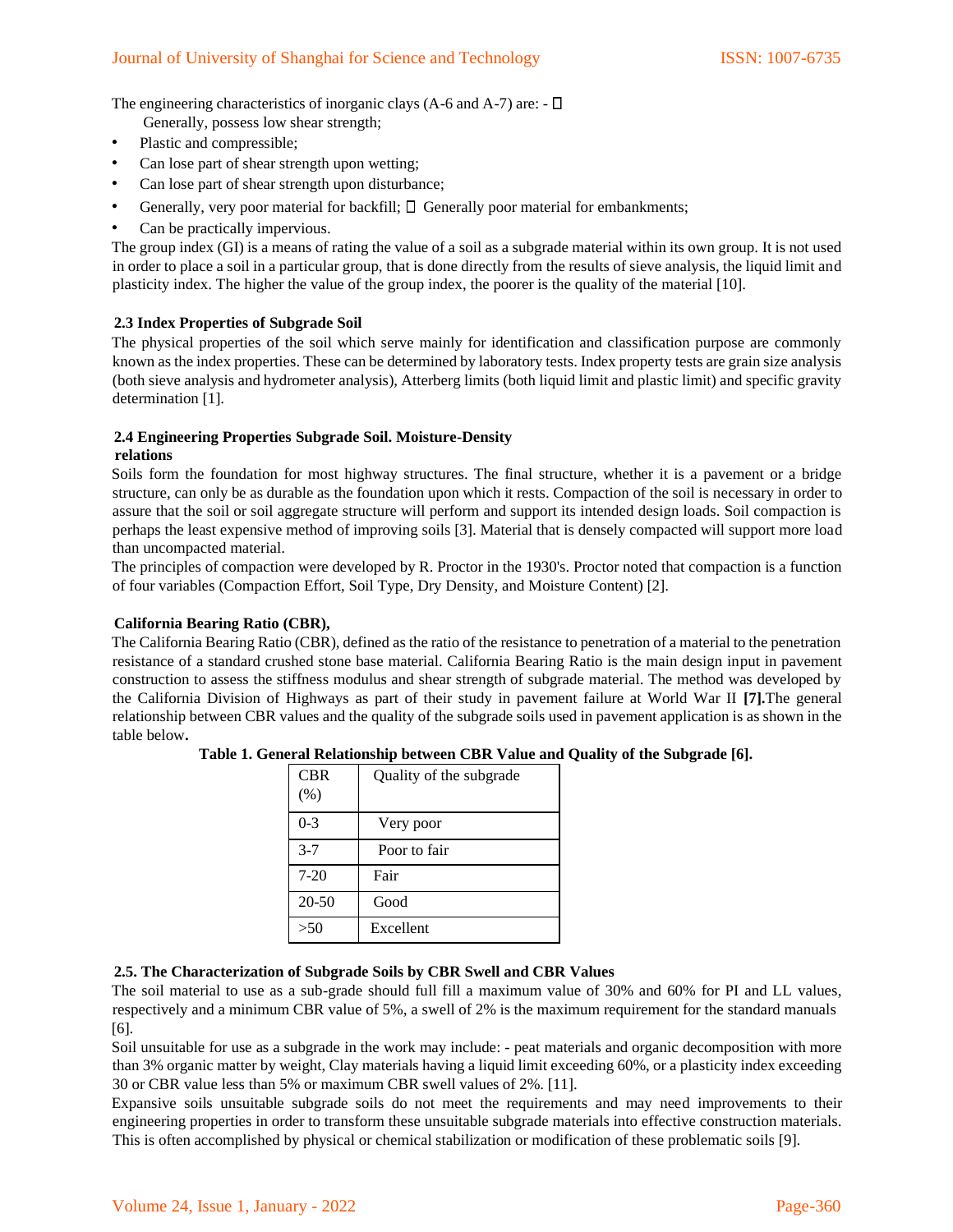# **3. RESEARCH METHODOLOGY**

#### **3.1. Field Work and Sampling Methods**

Field visits to overview the geotechnical setup of the study area using GPS in order to locate the exact position of sampling and to get some inputs for the description on the geotechnical soils conditions. Visual identification of soils in the field was carried out according to ASTM D-2488

Test pits were excavated using hand tools with plan area, and representative disturbed soil samples were taken to laboratory with a great care.[16]

| S/No            | Location                                                 | Depth $(m)$ | Northing       | Easting                            | Elevation<br>(m) |
|-----------------|----------------------------------------------------------|-------------|----------------|------------------------------------|------------------|
| TP1             | Areka jouner school                                      | 3           | $7^0$ 03'57"   | $37^042'46''$                      | 1736             |
| TP <sub>2</sub> | Areka Abo church                                         | 2.5         | $7^{0}$ 03'40" | $37^{\circ}42^{\cdot}40^{\cdot}$   | 1759             |
| TP3             | Areka full Gospel church                                 | 3           | $7^{0}$ 03'47" | $37^{\circ}42^{\prime}17^{\prime}$ | 1748             |
| TP4             | Areka number 2 Kalehiwot church                          | 3           | $7^{0}$ 03'26" | $37^{0}42'40''$                    | 1751             |
| TP <sub>5</sub> | Jehovah's<br>kingdom<br>hall<br>of<br>Areka<br>witnesses | 2.75        | $7^{0}04'10'$  | $37^{0}42'45''$                    | 1727             |
| TP <sub>6</sub> | Areka Holy Savior Catholic Church                        | 3           | $7^0$ 04'57"   | $37^{0}42'11''$                    | 1727             |
| TP7             | Areka Kalehiywot church                                  | 2.5         | $7^0$ 04'41"   | $37^{0}42'19''$                    | 1745             |
| TP8             | Areka St. Mikael church                                  | 3           | $7^{0}04'51$ " | $37^042'25''$                      | 1728             |
| TP <sub>9</sub> | Areka Mubarek Mosque                                     | 2.75        | $7^0$ 04'23"   | $37^{0}42'20''$                    | 1746             |
| <b>TP10</b>     | Areka Apostolic church                                   | 3           | $7^{0}$ 05'00" | $37^{0}42'11'$                     | 1726             |

|  |  |  |  |  | Table 2. Soil Sample Location of the Study Area |
|--|--|--|--|--|-------------------------------------------------|
|--|--|--|--|--|-------------------------------------------------|

#### **Laboratory Tests for Soil**

The laboratory tests were carried out for, natural moisture content, grain size distribution, specific gravity, Atterberg limit, moisture- density relationship, CBR swell and CBR as per ASTM standards.

#### **Natural Moisture Content**

ASTM D 2216 was followed to determine the natural moisture content of the soils. **Grain** 

#### **Size Analysis Test**

ASTM Designation D422 was followed to carry out wet sieve, and hydrometer analysis on the soil content passing sieve No. 200 to measure the amount of silt and clay size particles in disturbed soil samples.

#### **Atterberg Limit**

ASTM designation D4318 was followed to determine the plasticity of the soils. Casagrande device was used to determine the LL of each soil passing through a 425 µm sieve, was prepared for each soil. The PL of the soil was determined by using soil passing through a 425µm sieve and rolling 3-mm diameter threads of soil until it began to crack. The PI was then computed by subtracting PL form LL. **Specific Gravity Test** 

ASTM Designation D854 was followed to determine the specific gravity of soil that is the ratio of the density of solids in the soil to the density of water.[14] **Moisture – Density Relationship** 

ASTM D1557 was followed to determine the moisture-density relation of this research, Method A Procedure. MDD and OMC for the soil samples were determined by plotting the relationship between dry density and moisture content. The purpose of compaction is to improve the engineering properties of the soil, i.e. it increases the bearing capacity, and stiffness and thus, reduces future settlement, void ratio and permeability.

#### **California Bearing Ratio (CBR) and CBR swell test**

ASTM D1883 was followed to determine the CBR value of this research, The CBR test is essentially a measure of the shearing resistance of a soil at a known moisture and density conditions.

The California Bearing Ratio (CBR), defined as the ratio of the resistance to penetration of a material to the penetration resistance of a standard crushed stone base material. California Bearing Ratio is the main design input in pavement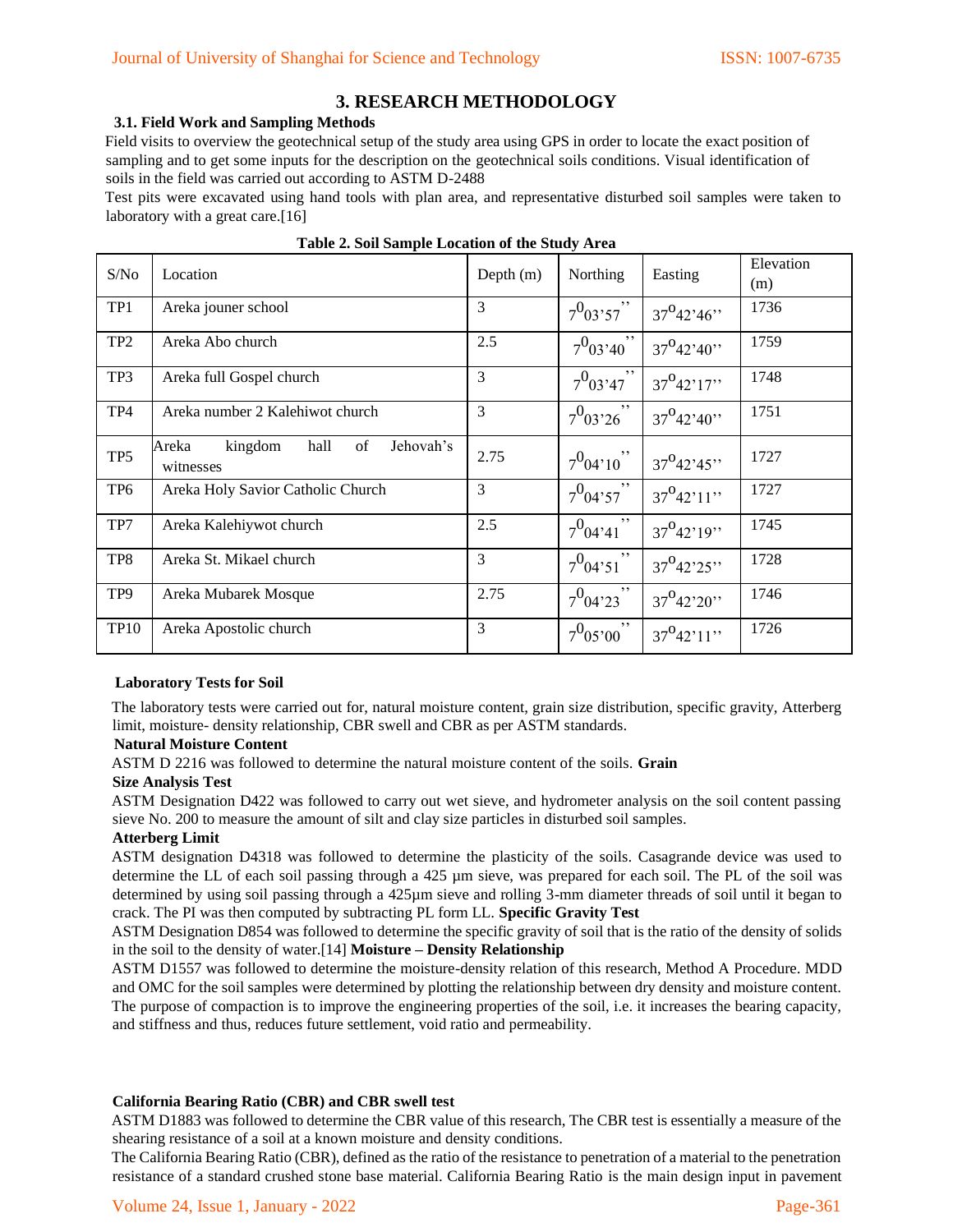construction to assess the stiffness modulus and shear strength of subgrade material and the CBR swell test is the swelling potential test conducted during CBR soaking[15].

|                                | Table 3. Subgrade Strength Class [7]. |
|--------------------------------|---------------------------------------|
| <b>Subgrade Strength Class</b> | Range, (CBR %)                        |
| S <sub>1</sub>                 | $\leq$ 3                              |
| S <sub>2</sub>                 | $3-4$                                 |
| S <sub>3</sub>                 | $5 - 7$                               |
| S <sub>4</sub>                 | $8 - 14$                              |
| S <sub>5</sub>                 | 15-29                                 |
| S <sub>6</sub>                 | $30+$                                 |

**Table 3. Subgrade Strength Class [7].** 

# **3. RESULTS AND DISCUSSION**

The most important parameters used in this thesis study were field dry density, NMC, Gs, grain size analysis, Atterberg limit, compaction tests CBR swell and CBR value of the subgrade soils.

|  | Table 4. Field Dry Density, Natural moisture content and Specific Gravity Test Results |  |  |
|--|----------------------------------------------------------------------------------------|--|--|
|--|----------------------------------------------------------------------------------------|--|--|

| Sample No. | Field bulk density<br>(g/cc) | Natural<br>moisture<br>content<br>$\%$ | Field dry density $(g/cc)$ | <b>Specific Gravity</b> |
|------------|------------------------------|----------------------------------------|----------------------------|-------------------------|
| TP1        | .90                          | 8.0                                    | 1.76                       | 2.70                    |



| TP <sub>2</sub> | 2.02 | 11.0 | 1.82 | 2.60 |
|-----------------|------|------|------|------|
| TP3             | 2.00 | 9.0  | 1.83 | 2.63 |
| TP4             | 2.02 | 8.0  | 1.87 | 2.75 |
| TP <sub>5</sub> | 1.89 | 9.0  | 1.73 | 2.62 |
| TP <sub>6</sub> | 1.99 | 11.0 | 1.79 | 2.60 |
| TP7             | 1.82 | 9.5  | 1.66 | 2.78 |
| TP8             | 2.01 | 10.0 | 1.82 | 2.58 |
| TP <sub>9</sub> | 1.90 | 12.0 | 1.70 | 2.76 |
| <b>TP10</b>     | 1.84 | 9.0  | 1.69 | 2.66 |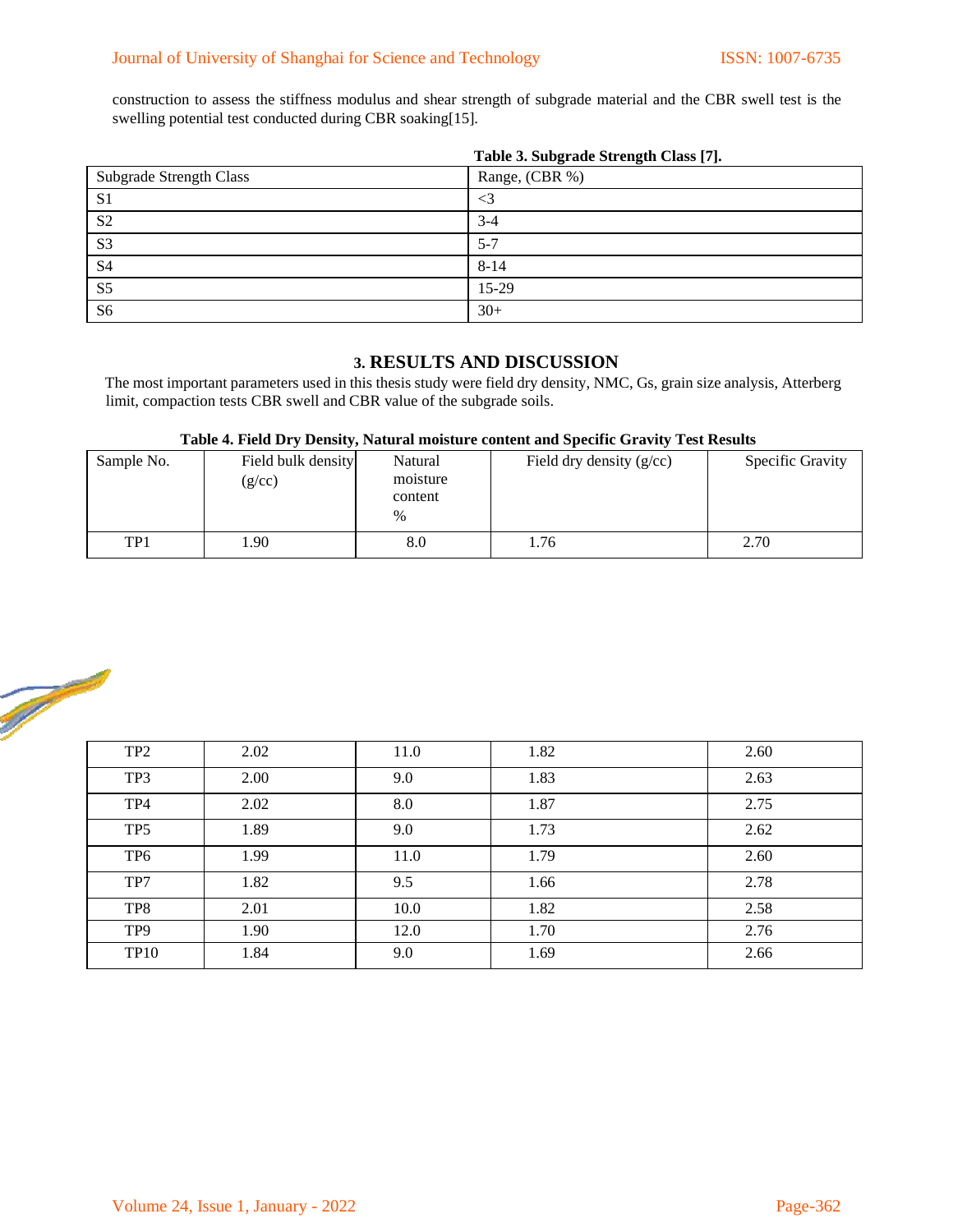# Journal of University of Shanghai for Science and Technology ISSN: 1007-6735



Table 5. The Grain Size Analysis Test Results for Soil Samples

**Figure 1. Gradation Curves of the Study Area.** 

| Sample | PL $%$ | $LL\%$ | PI%   | OMC   | <b>MDD</b> | CBR  | <b>CBR</b> | AASHTO         | Unified                                        |
|--------|--------|--------|-------|-------|------------|------|------------|----------------|------------------------------------------------|
| No.    |        |        |       | $\%$  | $\sim$     | $\%$ | Swell      | Soil           | Soil                                           |
|        |        |        |       |       | g/cm       |      | $\%$       | Classification | Classification                                 |
| TP1    | 32.91  | 45.68  | 12.77 | 21.37 | 1.83       | 6.74 | 1.81       | $A-7-5(9)$     | Inorganic Silts of<br>Medium<br>compressibilit |

|                 |       |       |       |       |      |      |      |            | y                                                |  |
|-----------------|-------|-------|-------|-------|------|------|------|------------|--------------------------------------------------|--|
| TP <sub>2</sub> | 30.04 | 44.04 | 14.00 | 10.14 | 1.98 | 7.21 | 1.64 | $A-7-5(8)$ | Inorganic Silts of<br>Medium<br>compressibilit y |  |
| TP3             | 24.30 | 37.67 | 13.37 | 14.61 | 1.88 | 8.03 | 1.61 | $A-6(5)$   | Inorganic Silts of Medium<br>compressibility     |  |
| TP4             | 26.23 | 37.20 | 10.97 | 10.20 | 1.94 | 8.71 | 1.56 | $A-6(7)$   | Inorganic Silts of<br>Medium<br>compressibilit y |  |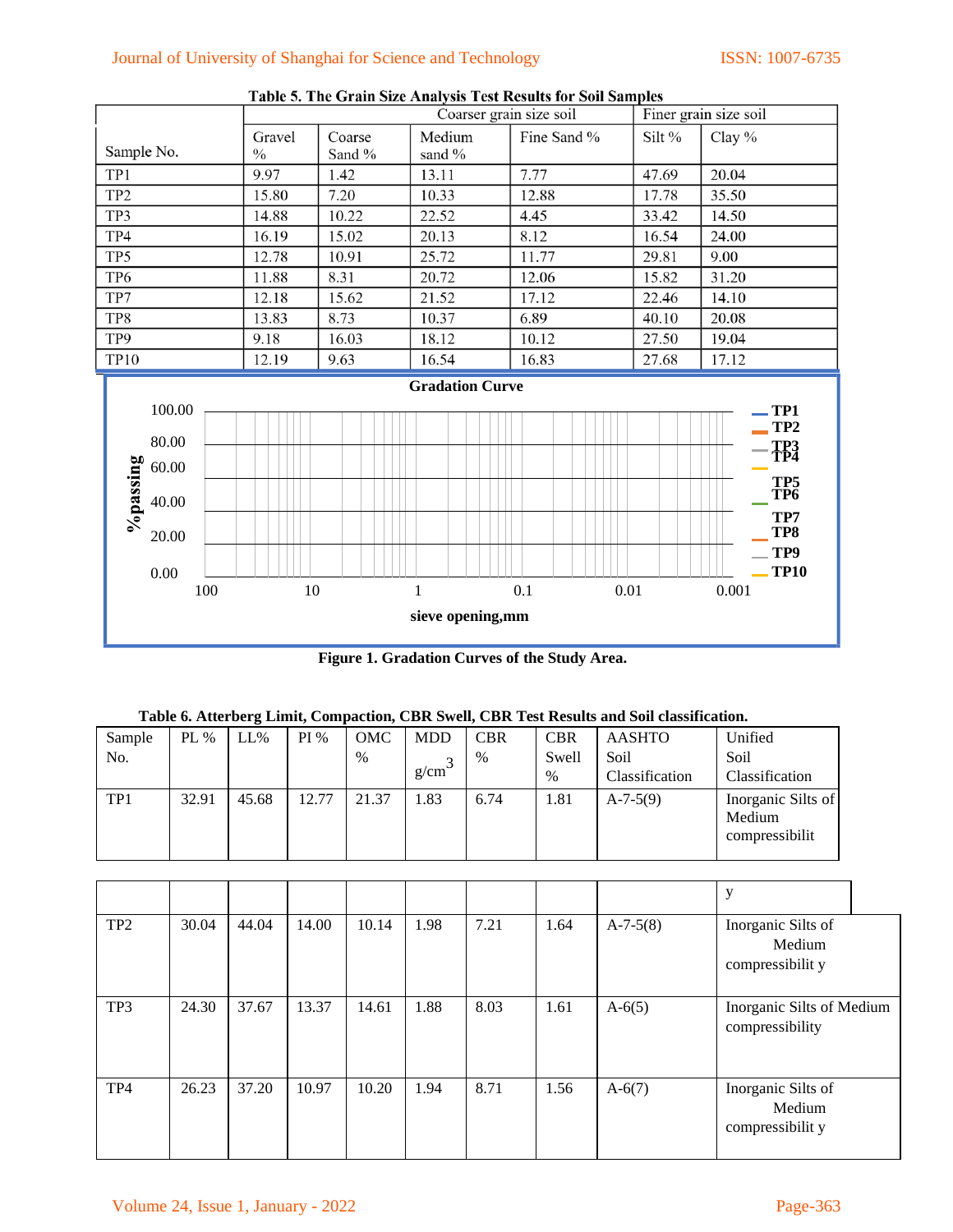# Journal of University of Shanghai for Science and Technology ISSN: 1007-6735

| TP <sub>5</sub> | 24.71 | 32.92 | 8.21  | 11.90 | 1.91 | 8.76 | 1.42 | $A-4(4)$    | Inorganic Silts of Medium<br>compressibility     |
|-----------------|-------|-------|-------|-------|------|------|------|-------------|--------------------------------------------------|
| TP <sub>6</sub> | 28.34 | 42.95 | 14.61 | 16.43 | 1.88 | 6.43 | 1.85 | $A-7-6(11)$ | Inorganic Silts of<br>Medium<br>compressibilit y |
| TP7             | 24.20 | 37.47 | 13.27 | 13.85 | 1.79 | 8.23 | 1.58 | $A - 6(6)$  | Inorganic Silts of Medium<br>compressibility     |
| TP8             | 33.28 | 45.71 | 12.43 | 16.37 | 1.91 | 7.61 | 1.63 | $A-7-5(10)$ | Inorganic Silts of<br>Medium<br>compressibilit y |
| TP9             | 29.81 | 41.81 | 12.00 | 14.19 | 1.84 | 6.31 | 1.92 | $A-7-6(11)$ | Inorganic Silts of Medium<br>compressibility     |
| <b>TP10</b>     | 31.06 | 44.16 | 13.10 | 15.32 | 1.77 | 6.56 | 1.83 | $A-7-5(10)$ | Inorganic Silts of<br>Medium<br>compressibilit y |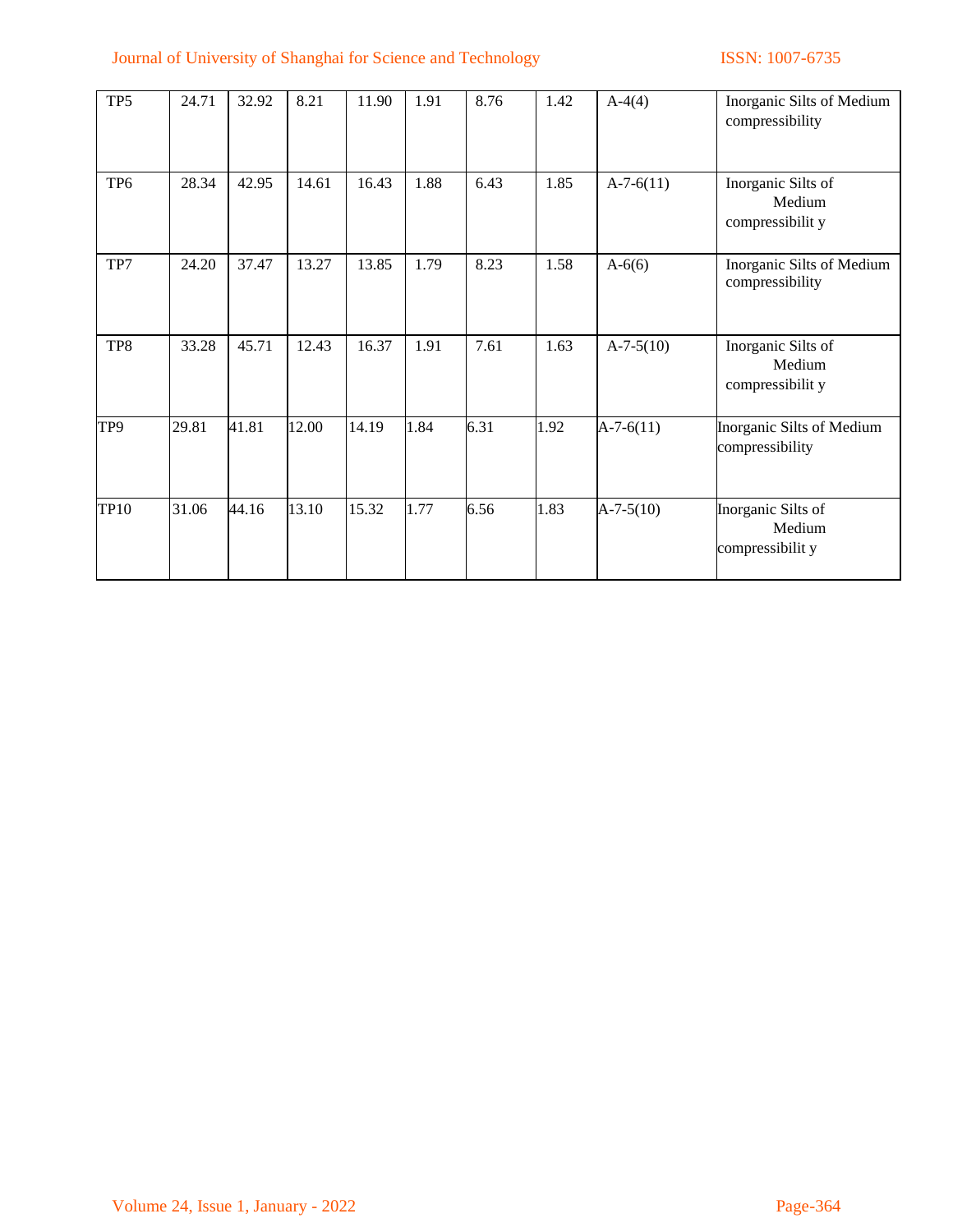



**Figure 3. Soil Classification Based on Plasticity Chart for the Study Area.**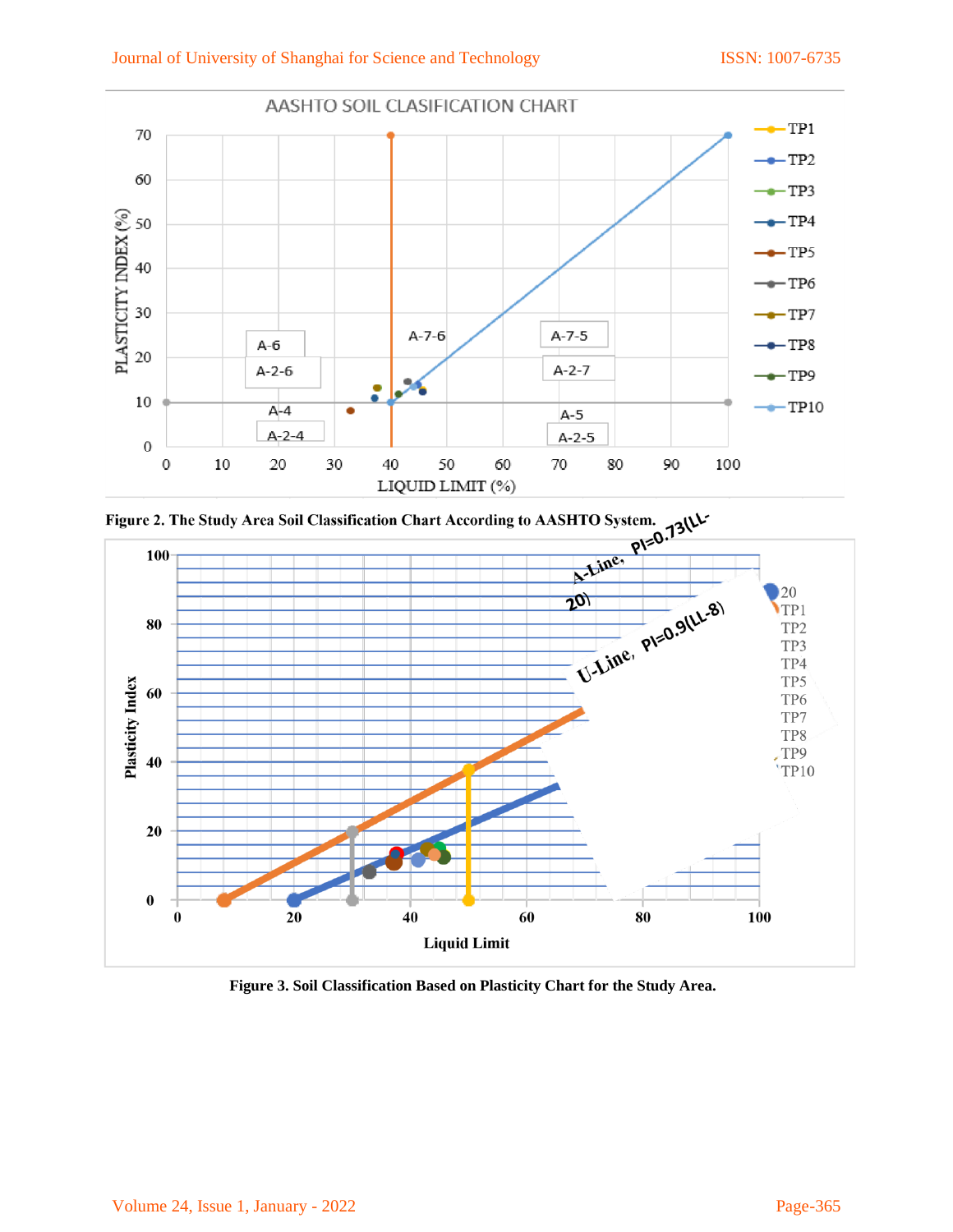





Figure 5. Stress Vs Strain Curves of the Study Area

# **4. CONCLUSTIONS**

- $\triangleright$  It was observed from the experimental results that, all soils samples were fine-grained soils.
- $\triangleright$  The soils were classified as A-4, A-6, A-7-5 and A-7-6 [1].
- $\triangleright$  Based on plasticity chart for all soil samples results below the U line, and the soils samples because results below this line indicate correct in testing [2].
- $\triangleright$  All soil samples were inorganic silts of medium compressibility.[16]
- $\triangleright$  It was observed from the test results, the LL and PI values indicates that the soil samples were good to use as a foundation soil for pavement construction because of having low swelling potential [10].
- $\triangleright$  Classification of soil based on the value of GI, for all soil samples were good to use as a subgrade soil [4].
- $\triangleright$  The CBR swelling potential values were below 2%, therefore they were good to use as a subgrade soil for pavement construction [6].
- $\triangleright$  The CBR values for the soil samples were above 5% so they were good to use as a subgrade soil for pavement construction [11].
- ➢ From all soil samples the subgrade strength class based on CBR value TP1, TP6, TP9, TP10 were S3; and the remaining were S4 [7].

Generally; the subgrade material for the soil samples were good to use as a subgrade soil for pavement construction based on [4].